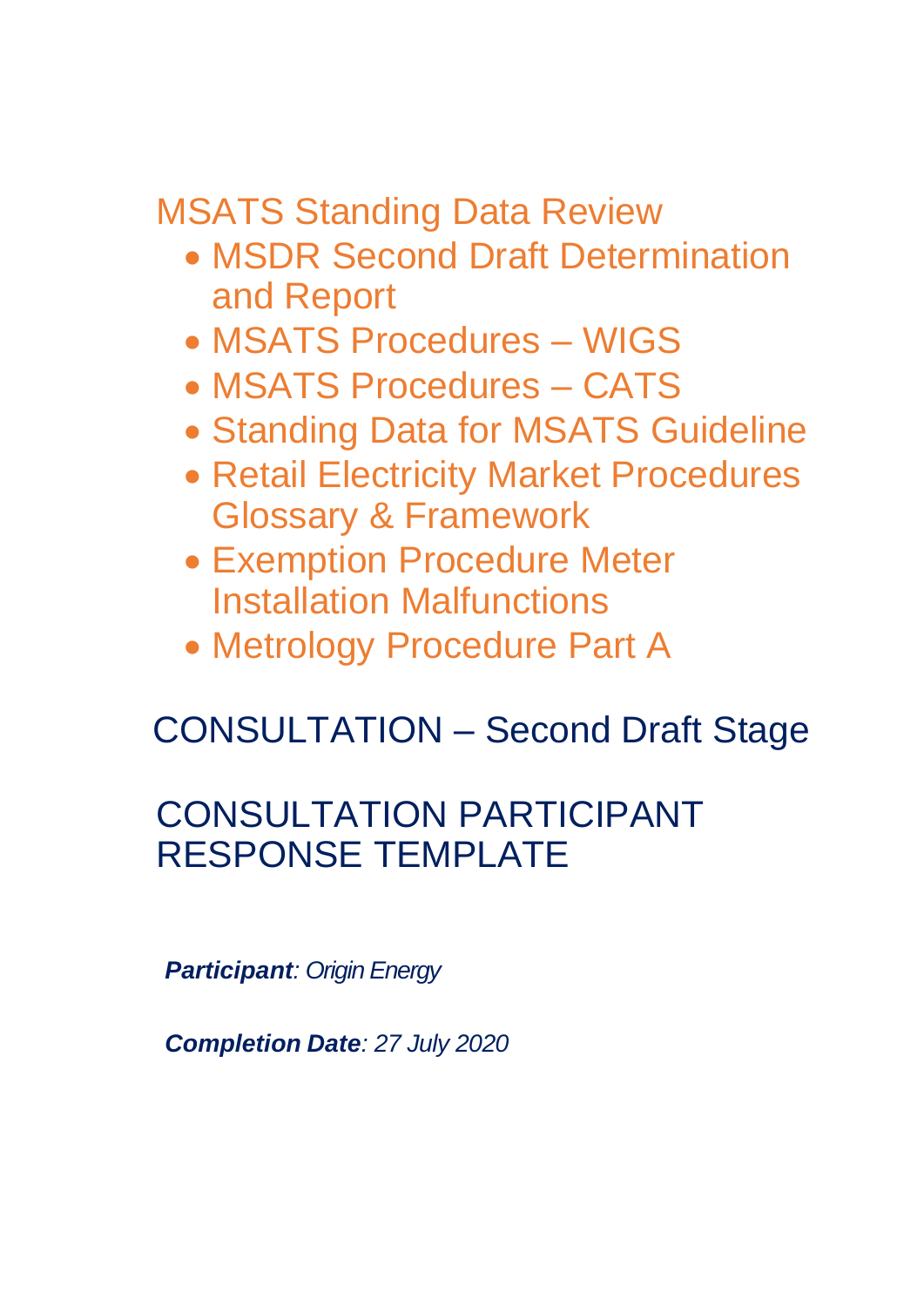### **Table of Contents**

| 8. | Proposed Changes in Retail Electricity Market Procedures - Glossary and Framework  10 |  |
|----|---------------------------------------------------------------------------------------|--|
|    |                                                                                       |  |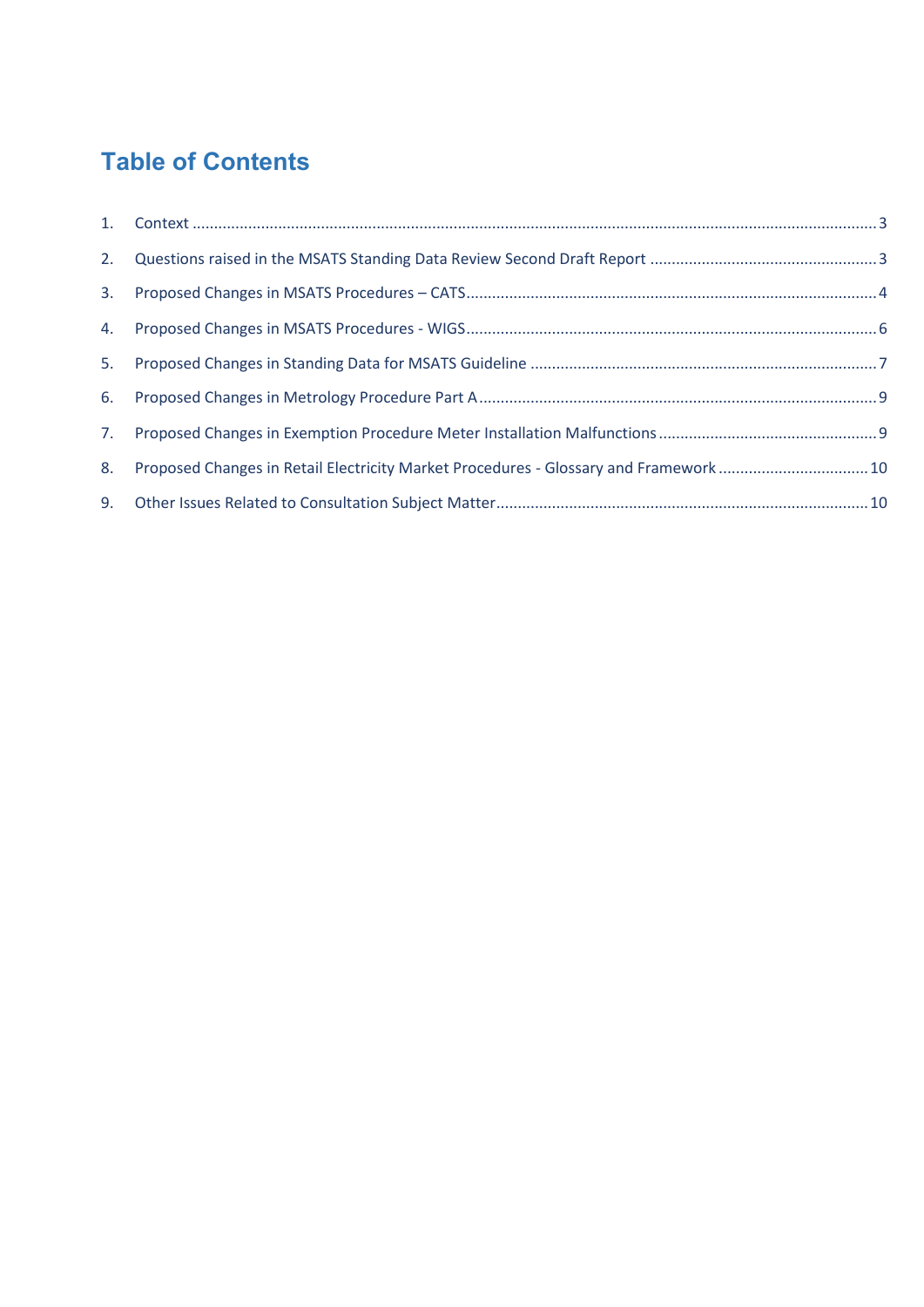#### **1. Context**

This template is to assist stakeholders in giving feedback to the questions raised in the Second Draft Report about the proposed changes to the MSATS Standing Data, and to the second draft changes highlighted in **YELLOW** in the change marked versions of the different procedures and guidelines released in the second draft stage of consultation.

#### **2. Questions raised in the MSATS Standing Data Review Second Draft Report**

#### 2.1 Material Issues

<span id="page-2-1"></span><span id="page-2-0"></span>

| <b>Information</b><br>Category                                       | Question<br>No. | Question                                                                                                                                                                                                                                                                                                                                                                                                                                                                                                         | <b>Participant Comments</b> |
|----------------------------------------------------------------------|-----------------|------------------------------------------------------------------------------------------------------------------------------------------------------------------------------------------------------------------------------------------------------------------------------------------------------------------------------------------------------------------------------------------------------------------------------------------------------------------------------------------------------------------|-----------------------------|
| <b>Metering</b><br>Installation<br><b>Transformer</b><br>Information |                 | The proposed CT/VT fields values and validations, as listed<br>above, are provided as examples to stimulate feedback from<br>participants. AEMO notes some feedback that options are<br>missing for CT Types, to allow for HV CTs and LV Special<br>CTs. What is the list of values and validations that you need or<br>want for the enumerated list for the various CT/VT fields? (In<br>the absence of any such feedback, the list proposed by AEMO<br>would provide the initial values for the CT/VT fields)? | No comment.                 |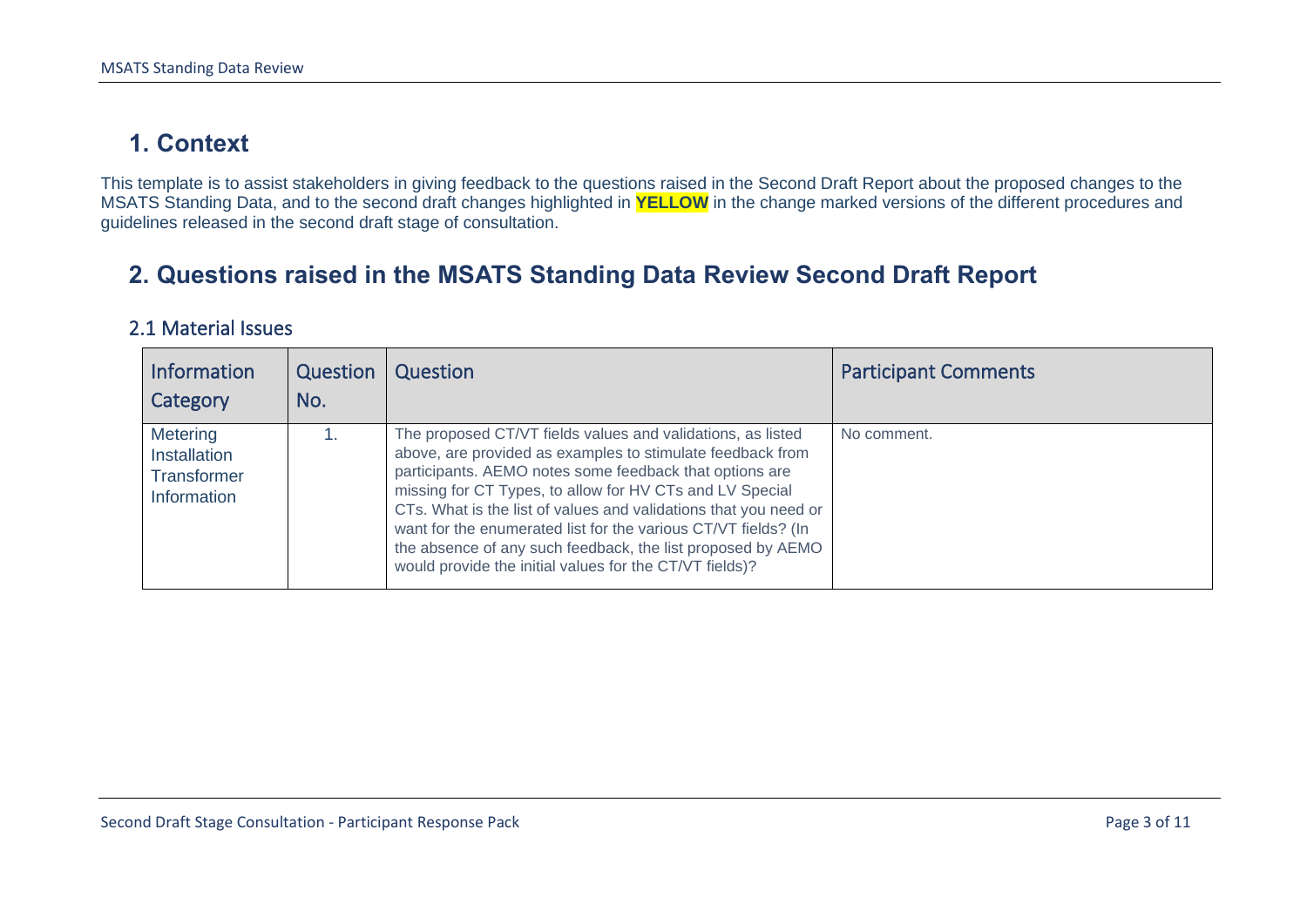#### **3. Proposed Changes in MSATS Procedures – CATS**

Please provide feedback to the the changes highlighted in **yellow** in the change marked version of the document

<span id="page-3-0"></span>

| <b>Section No/Field Name</b> | <b>Participant Comments</b>                                                                                                                                                                                                                                                                                                                                                                                                |
|------------------------------|----------------------------------------------------------------------------------------------------------------------------------------------------------------------------------------------------------------------------------------------------------------------------------------------------------------------------------------------------------------------------------------------------------------------------|
| 2.2(r)                       | Origin Energy suggest as FRMP's may want to perform further analysis once becoming aware of a<br>shared fuse site, the timeframe of "2 business days" would not be sufficient. This is to ensure<br>that all relevant information is gathered before providing to the LNSP. Suggestion to remove the<br>requirement of "2 business days" and replacing with ""as soon as practicable but no more than 5<br>business days". |
| 2.2(s)                       | Origin Energy request industry to define what "changes" would be relevant to this clause. For<br>example, once a NMI has a shared isolator the remaining sites will still need to be treated as a<br>shared fuse. Participants will need to build their systems to support this change so important to<br>understand what these changes entail.                                                                            |
| 2.3(r)                       | Noted.                                                                                                                                                                                                                                                                                                                                                                                                                     |
| 2.3(s)                       | Noted.                                                                                                                                                                                                                                                                                                                                                                                                                     |
| 2.3(t)                       | Origin Energy suggest that once all sites as part of a shared fuse become independently fused "I"<br>and the shared fuse arrangement no longer exists the LNSP updates all sites to "N".                                                                                                                                                                                                                                   |
| 2.6(k)                       | See comments per 2.2(r).                                                                                                                                                                                                                                                                                                                                                                                                   |
| 2.6(l)                       | See comments per 2.2(s).                                                                                                                                                                                                                                                                                                                                                                                                   |
| 2.9(k)                       | Origin Energy seek clarification on how AEMO will define "where it is applicable"? How will<br>AEMO identify where there is a mismatch?                                                                                                                                                                                                                                                                                    |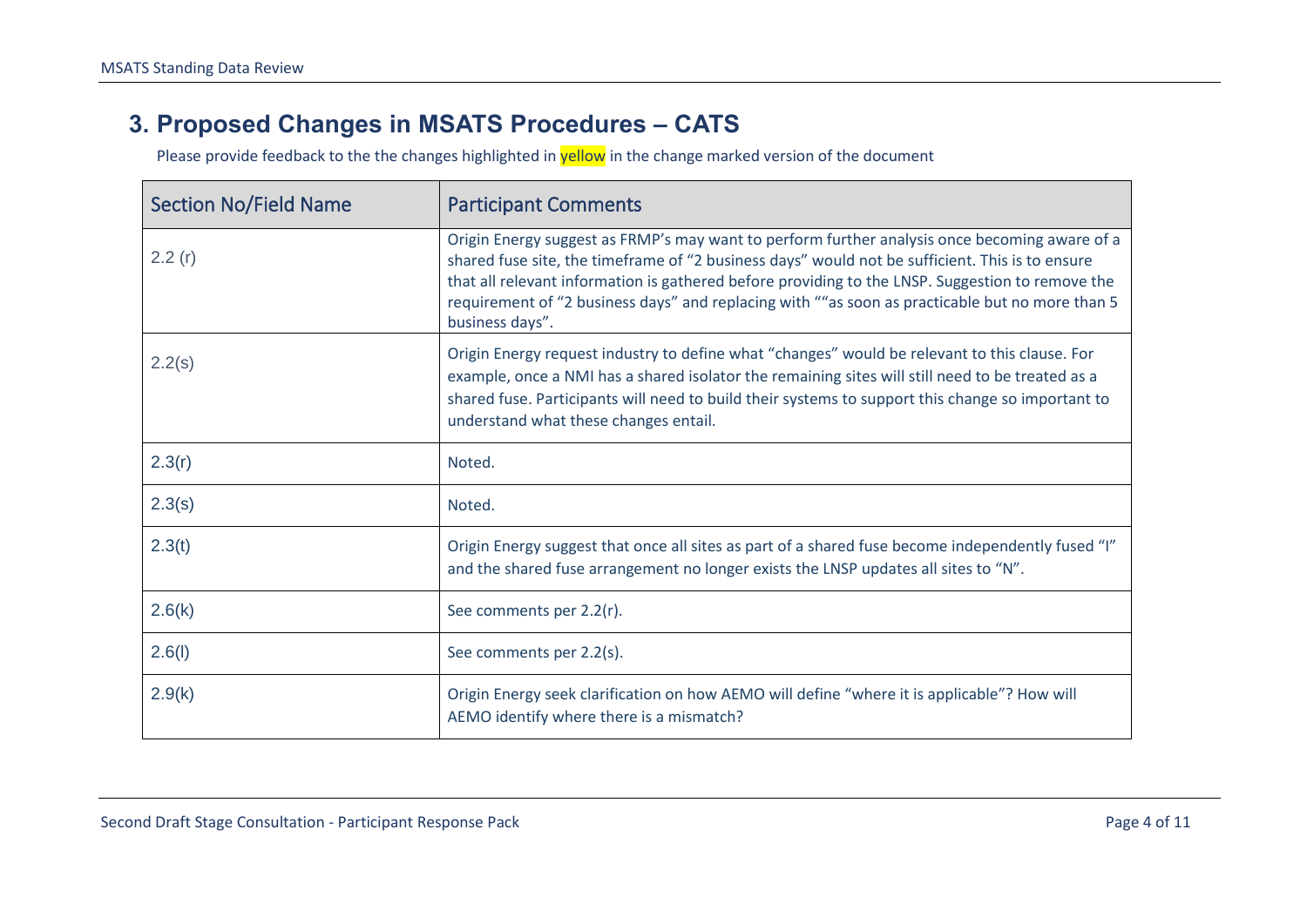| <b>Section No/Field Name</b> | <b>Participant Comments</b>                                                                                                                                                                                                                                                                                    |
|------------------------------|----------------------------------------------------------------------------------------------------------------------------------------------------------------------------------------------------------------------------------------------------------------------------------------------------------------|
| 9.3.4(c)                     | Noted.                                                                                                                                                                                                                                                                                                         |
| 9.3.4(e)                     | Noted.                                                                                                                                                                                                                                                                                                         |
| 9.4.4(c)                     | Noted.                                                                                                                                                                                                                                                                                                         |
| 9.4.4(d)                     | Noted.                                                                                                                                                                                                                                                                                                         |
| 10.1.4(c)                    | Noted.                                                                                                                                                                                                                                                                                                         |
| 10.1.4(e)                    | Noted.                                                                                                                                                                                                                                                                                                         |
| 10.2.4(g)                    | Noted.                                                                                                                                                                                                                                                                                                         |
| 10.3.4(h)                    | Noted.                                                                                                                                                                                                                                                                                                         |
| 10.4.4(g)                    | Both the MPB and the MC "may" populate the CR with the information listed where there are<br>Mandatory Fields e.g MeterUse. Origin Energy suggest one participant needs to be obligated to<br>populate the mandatory fields. If the MC 'may' populate the CR/field, then the MPB 'must"<br>populate the field. |
| 10.5.4(g)                    | See comments per 10.4.4(g).                                                                                                                                                                                                                                                                                    |
| 15.1.4(f)                    | Noted.                                                                                                                                                                                                                                                                                                         |
| Table 16-C                   | GPSCoordinatesLat and GPSCoordinatesLong description outlines 7 decimal places however<br>AEMO proposed an accuracy of 5 decimal places per the Second Draft Report and Determination.<br>Can AEMO confirm if this is correct?                                                                                 |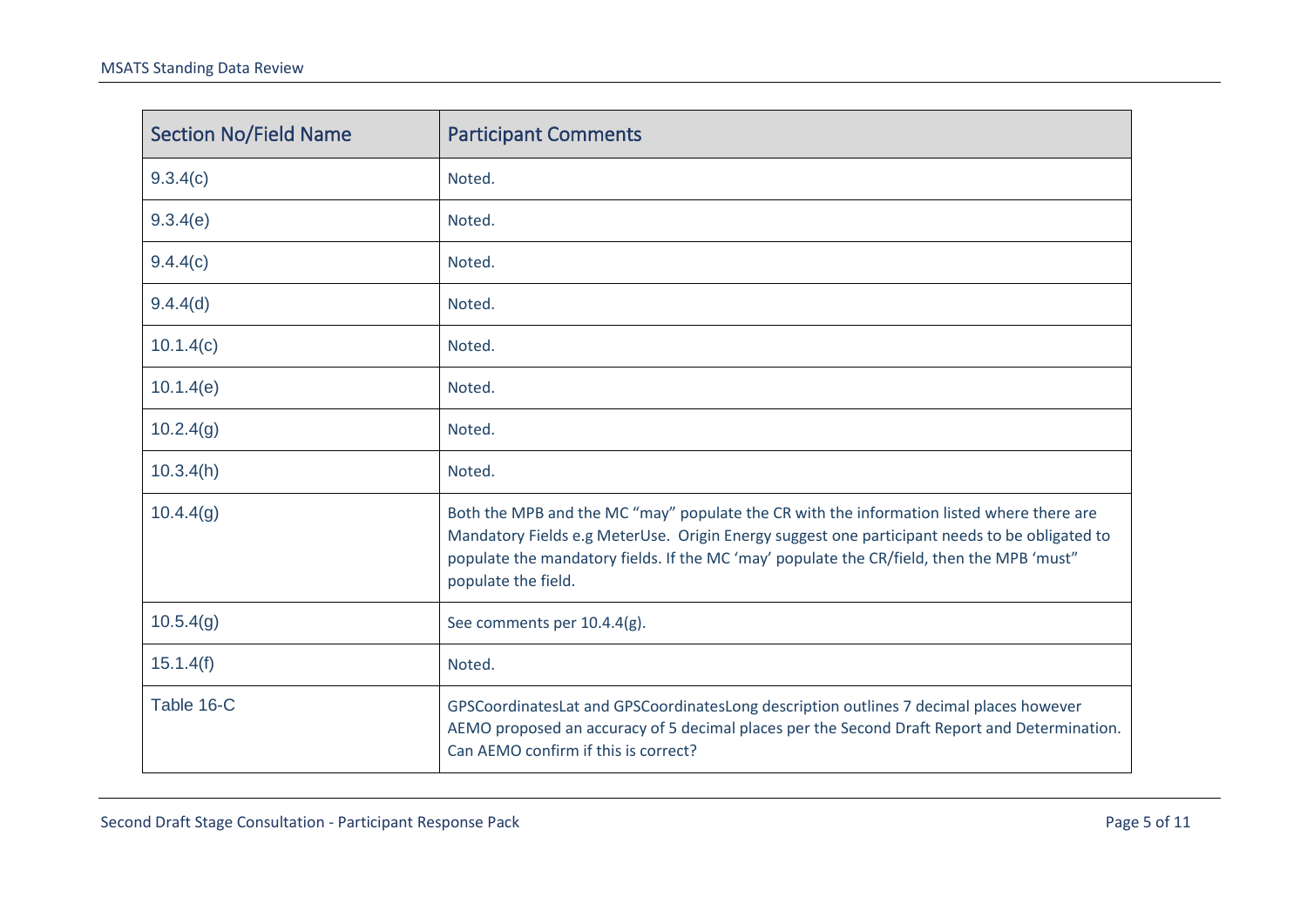#### **4. Proposed Changes in MSATS Procedures - WIGS**

Please provide feedback to the the changes highlighted in **yellow** in the change marked version of the document

<span id="page-5-0"></span>

| <b>Section No/Field Name</b> | <b>Participant Comments</b> |
|------------------------------|-----------------------------|
| 4.3.4(c)                     | Noted.                      |
| 4.3.4(h)                     | Noted.                      |
| 5.2.4(c)                     | Noted.                      |
| 5.2.4(d)                     | Noted.                      |
| 5.3.4(f)                     | Noted.                      |
| 5.4.4(f)                     | Noted.                      |
| 9.1.4(b)(iii)                | Noted.                      |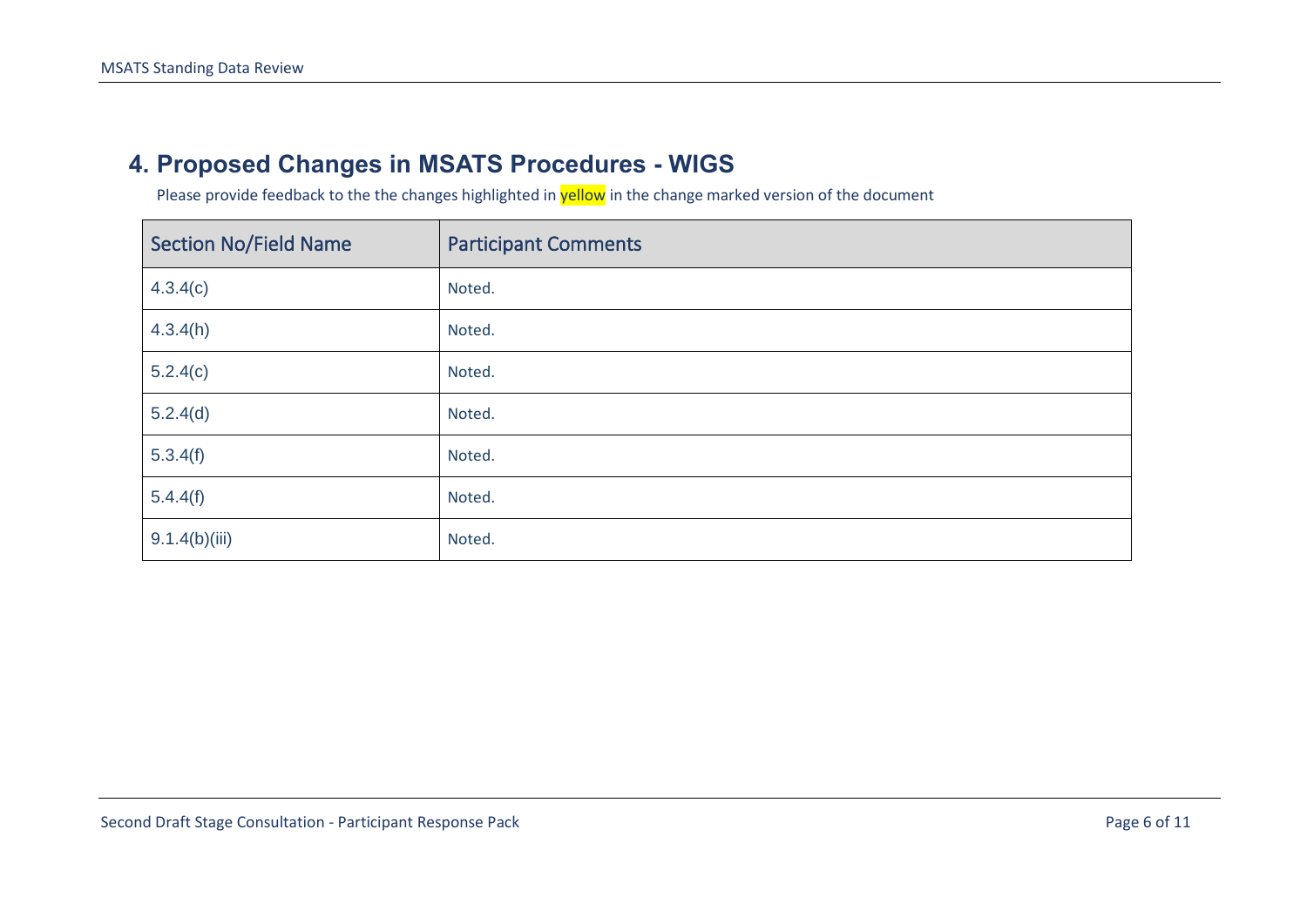#### **5. Proposed Changes in Standing Data for MSATS Guideline**

<span id="page-6-0"></span>Please provide feedback to the the changes highlighted in **yellow** in the change marked version of the document.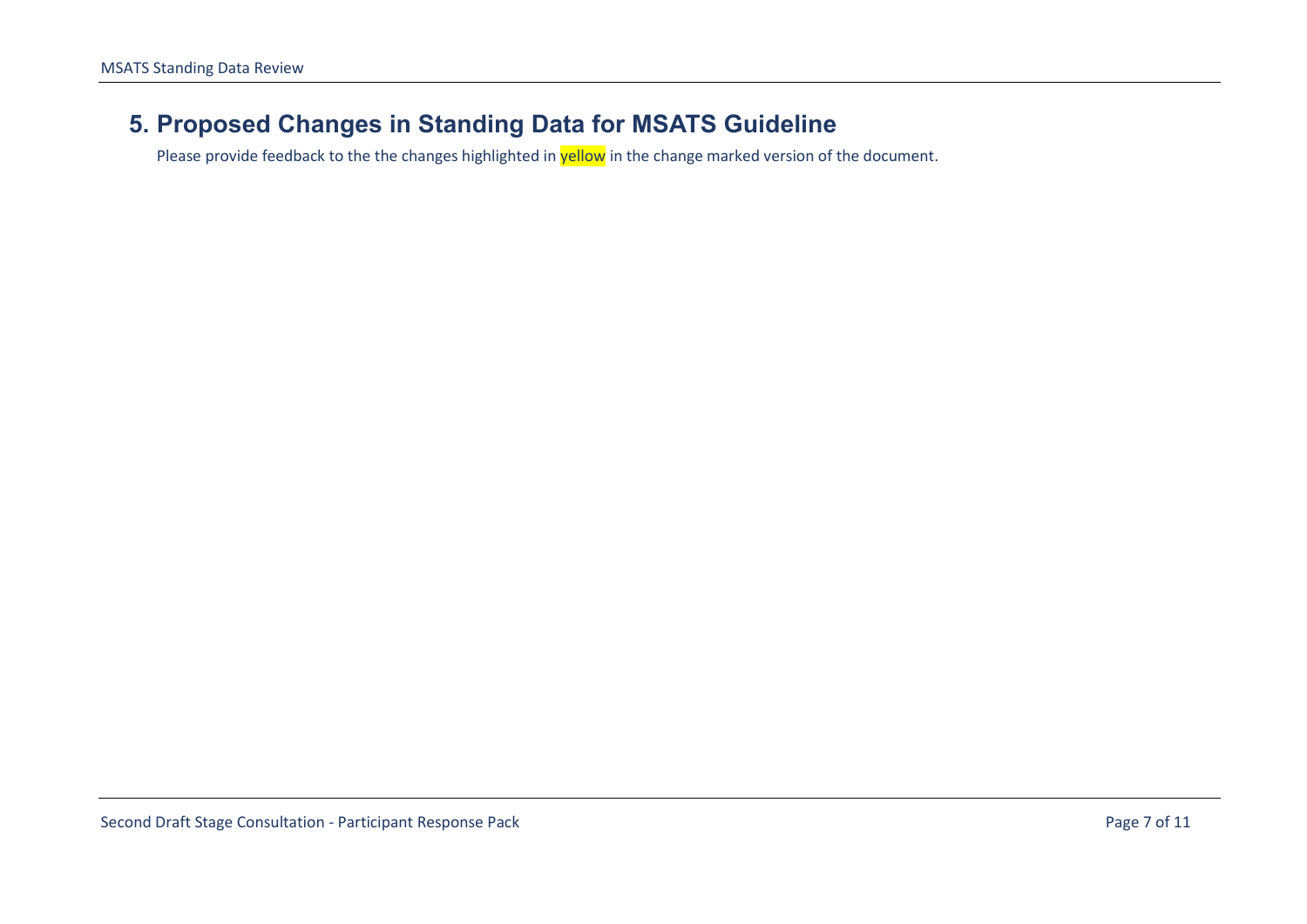| <b>Section No/Field Name</b>               | <b>Participant Comments</b>                                                                                                                                                                                                              |
|--------------------------------------------|------------------------------------------------------------------------------------------------------------------------------------------------------------------------------------------------------------------------------------------|
| Table 3<br>CATS_METER_REGISTER             | Origin Energy seek clarification whether Type 7 should be included in addition to NCONUML in<br>the Standing Data Required field for CurrentTransformerLocation, CurrentTransformerType and<br>CurrentTransformerRatio.                  |
|                                            | GPSCoordinatesLat and GPSCoordinatesLong description outlines 7 decimal places however<br>AEMO proposed an accuracy of 5 decimal places per the Second Draft Report and Determination.<br>Can AEMO confirm if this is correct?           |
| Table 6 CATS_NMI_DATA                      | Origin Energy seek clarification on how the LNSP will anticipate the identification and<br>management of sites that are "I". What is the process going to be as this is a mandatory field and<br>how and when will this be moved to "I"? |
| Table 8<br><b>CATS REGISTER IDENTIFIER</b> | Noted.                                                                                                                                                                                                                                   |
| Table 15 Valid Meter Use Codes             | Origin Energy seeks confirmation from AEMO why SOLAR/PV has been removed from the Meter<br>Use field. Origin Energy's preference is for this field to remain and be a "Required" field.                                                  |
|                                            | In addition, is there a need to have the Meter Use code of "UNKNOWN" given there are 10+<br>codes to choose from?                                                                                                                        |
| Table 16<br>Valid Time of Day Codes        | Noted.                                                                                                                                                                                                                                   |
| Section 13                                 | Noted.                                                                                                                                                                                                                                   |
| Table 43 CATS_Meter_Register               | Noted.                                                                                                                                                                                                                                   |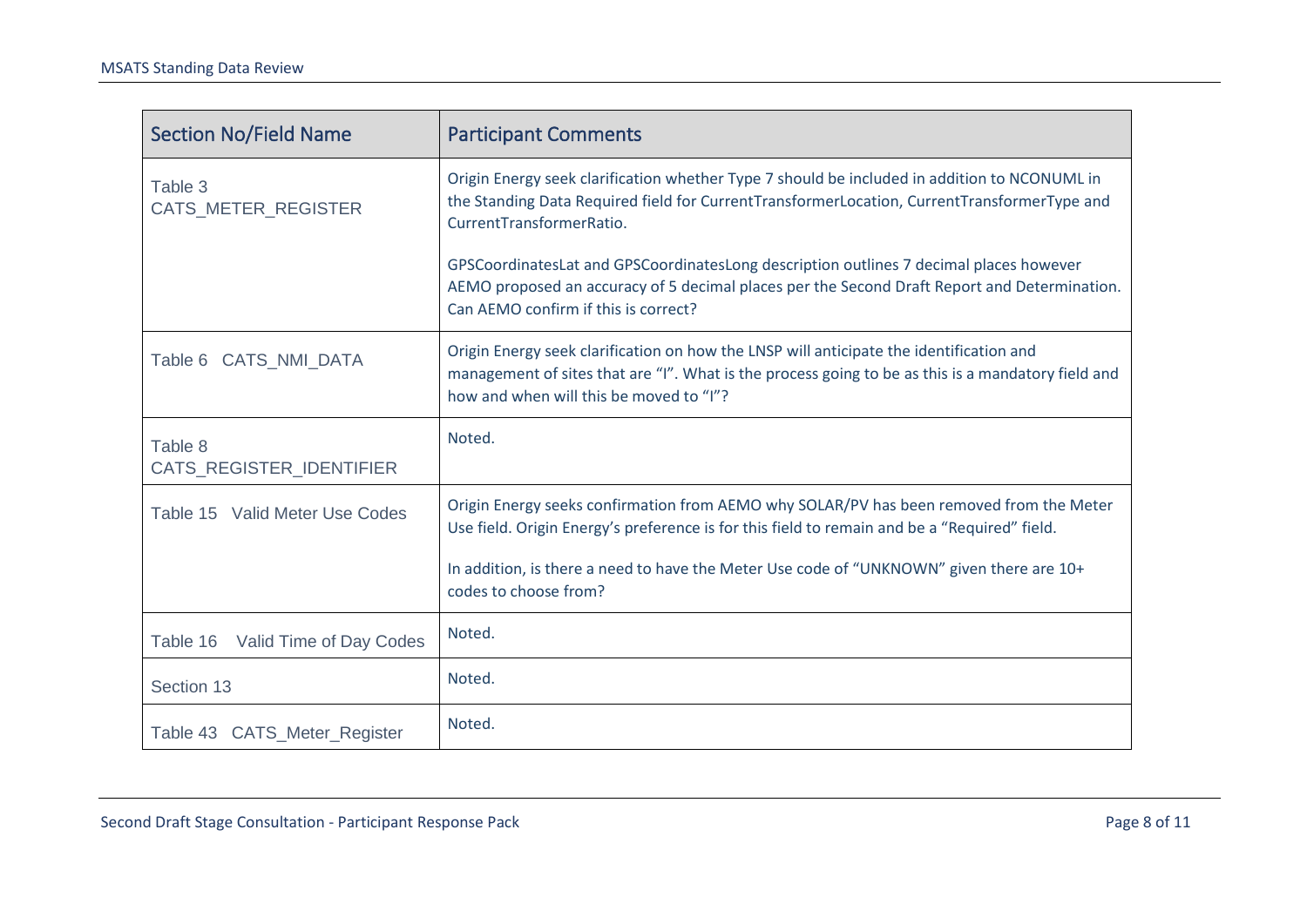| <b>Section No/Field Name</b> | <b>Participant Comments</b>                                                                                                                                                                                                    |
|------------------------------|--------------------------------------------------------------------------------------------------------------------------------------------------------------------------------------------------------------------------------|
| Table 46 CATS NMI Data       | Noted.                                                                                                                                                                                                                         |
| Table 49 CATS_Meter_Register | GPSCoordinatesLat and GPSCoordinatesLong description outlines 7 decimal places however<br>AEMO proposed an accuracy of 5 decimal places per the Second Draft Report and Determination.<br>Can AEMO confirm if this is correct? |
| Table 52 CATS_NMI_Data       | Noted.                                                                                                                                                                                                                         |

#### **6. Proposed Changes in Metrology Procedure Part A**

Please provide feedback to the the changes highlighted in yellow in the change marked version of the document

| Section No/Field Name                            | <b>Participant Comments</b> |
|--------------------------------------------------|-----------------------------|
| <b>SHARED FUSE</b><br>14.<br><b>ARRANGEMENTS</b> | See comments 2.2(s).        |

#### **Proposed Changes in Exemption Procedure Meter Installation Malfunctions**

Please provide feedback to the the changes highlighted in yellow in the change marked version of the document

<span id="page-8-1"></span><span id="page-8-0"></span>

| Section No/Field Name | <b>Participant Comments</b> |
|-----------------------|-----------------------------|
|                       | Noted.                      |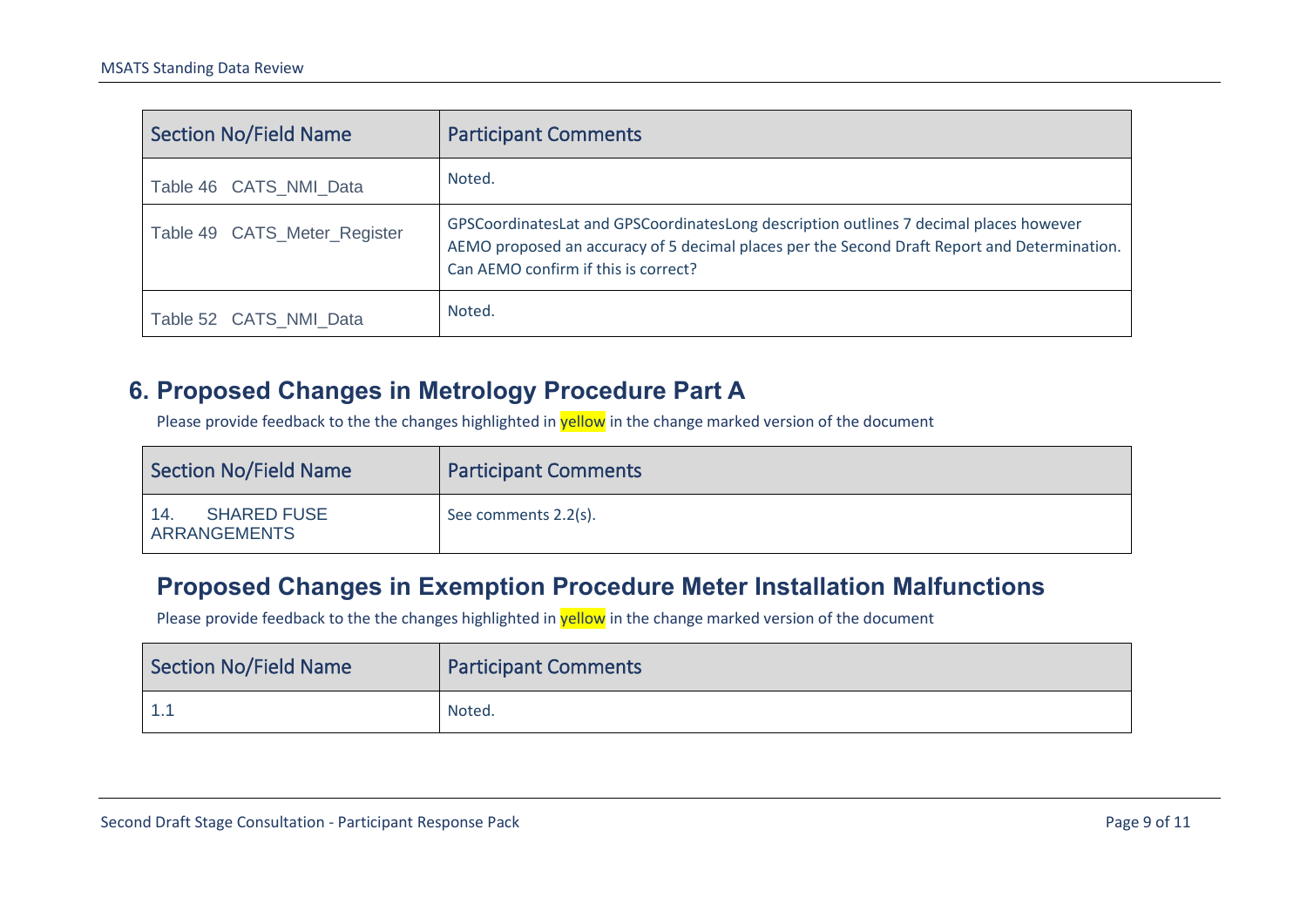| Section No/Field Name | <b>Participant Comments</b> |
|-----------------------|-----------------------------|
| 2.2                   | Noted.                      |
| Appendix A            | Noted.                      |
| Appendix B            | Noted.                      |

#### **7. Proposed Changes in Retail Electricity Market Procedures - Glossary and Framework**

Please provide feedback to the the changes highlighted in yellow in the change marked version of the document

| <b>Section No/Field Name</b>   | <b>Participant Comments</b>                                                                                                                                |
|--------------------------------|------------------------------------------------------------------------------------------------------------------------------------------------------------|
| 5. GLOSSARY                    | The glossary definition of 'Shared Fuse Arrangement' does not define a Shared Fuse<br>arrangement. Instead it states how it is recorded.                   |
| <b>Shared Fuse Arrangement</b> |                                                                                                                                                            |
|                                | The definition in the glossary should be updated to be more in line with the NER's description of<br>the circumstances $(7.8.10 (a)(2)(ii)$ :              |
|                                | "A Shared Fuse Arrangement occurs when interrupting supply to a connection point requires<br>interrupting supply to one or more other connection point(s)" |

### <span id="page-9-1"></span><span id="page-9-0"></span>**8. Other Issues Related to Consultation Subject Matter**